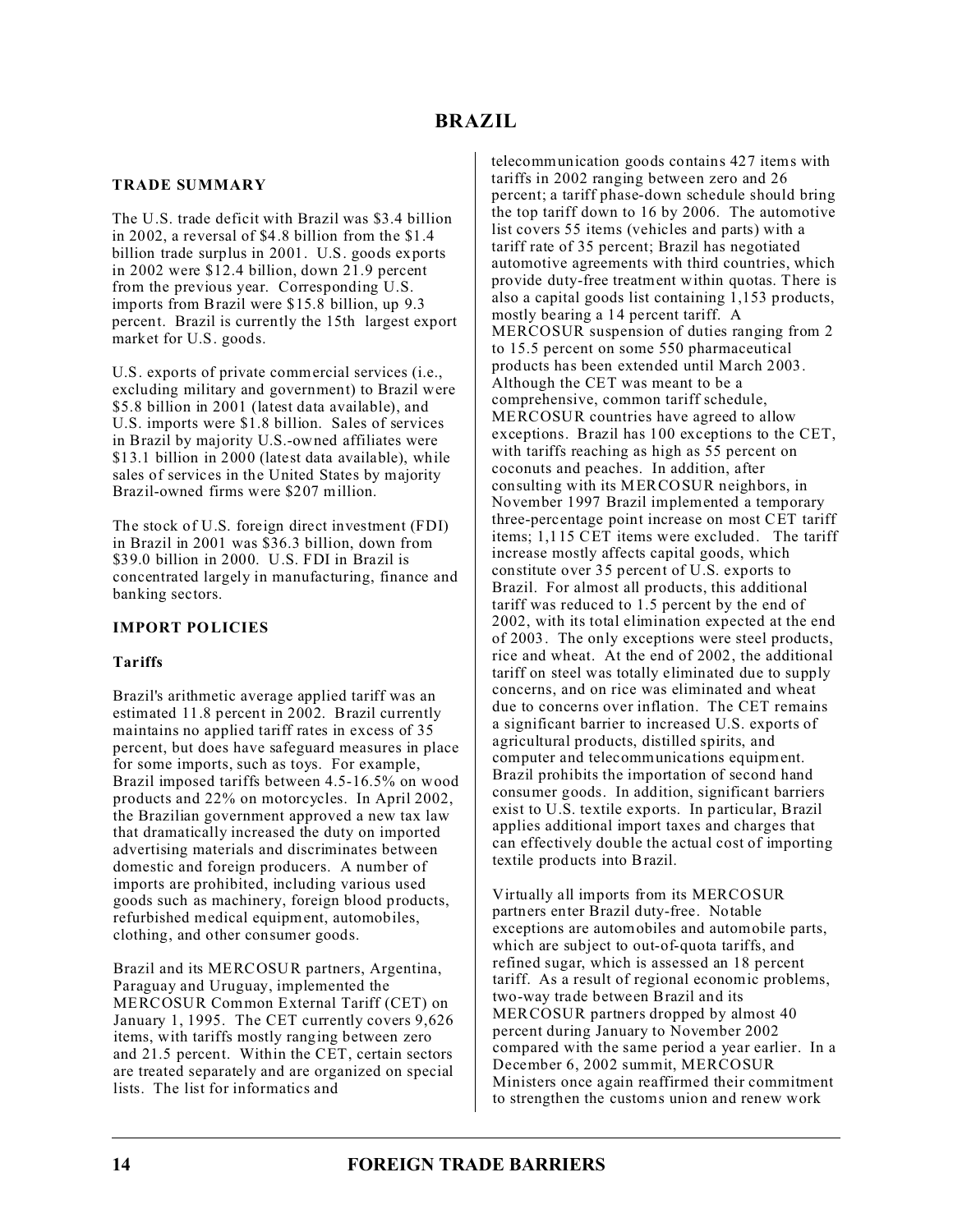toward forging a common market.

## **Import Licensing/Customs Valuation**

The Secretariat of Foreign Trade (SECEX) implemented a computerized trade documentation system (SISCOMEX) in early 1997 to handle import licensing. All importers must register with SECEX to access SISCOMEX; registration requirements are onerous, including a minimum capital requirement. In addition, fees are assessed for each import statement submitted through SISCOMEX. As a general rule, Brazilian imports fall within an "automatic import license" process. Originally, Brazil's non- automatic import licensing system was used only in cases of specific imports that require special authorization from specific ministries/agencies: beverages (Ministry of Agriculture); pharmaceuticals (Ministry of Health); arms and munitions (National Defense Ministry); etc. In 1998, the Brazilian government stopped publishing a list of products subject to non-automatic licenses; the only method available now for determining if a product requires an import license is to check the SISCOMEX system, which is available only to registered importers. Under Brazil's non-automatic import licensing system, U.S. suppliers have no means of finding out in advance which products require import licenses and whether they are subject to minimum price and payment terms as a condition of receiving a license. In 2002, cotton and some 200 steel products were temporarily subject to non-automatic import licensing as a means of monitoring import volumes; all these products reverted back to an automatic licensing process at the end of the year except for 10 steel products.

Under Brazilian customs regulations, a "gray line" process exists for enhanced scrutiny of suspected fraudulent imports. This process is opaque and burdens some categories of U.S. exports. A related concern has been the possible use of the process to impose minimum reference prices. In November 1999, the United States actively participated as an interested third party in EU WTO consultations on the issue, and in July 2000, the United States held its own WTO consultations with Brazil. The Brazilian Government reportedly has modified its customs regime and denies the use of minimum reference prices.

Product registrations from the Ministry of Health is required for imported processed food products and food supplement products, and as of March 1, 2000, the term of validity for registration was

shortened. Registration fees for these imports, as well as for medical and pharmaceutical products, have increased significantly. The U.S. Government also has received complaints relating to Brazilian practices that lead to non-transparent preferences for Brazilian products in procurement bids for government and nonprofit hospitals, and cause bias against the import of refurbished medical equipment when domestically-produced "similars" exist. Implementation of such import measures continues to have a negative impact on U.S. exports, especially given the high tariffs on medical equipment. Although some progress in increasing the transparency of the process was made at the end of 2001, problems for U.S. exporters still exist. U.S. companies continue to complain of a variety of customs-related non tariff barriers.

## **STANDARDS, TESTING, LABELING AND CERTIFICATION**

## **Sanitary and Phytosanitary Measures**

Progress has been made in the area of sanitary and phytosanitary (SPS) measures. On March 15, 2001, the Ministry of Agriculture lifted the ban on U.S. Soft Red Winter, Hard Red Spring, and Hard Red Winter wheat shipped from non-west coast ports. The ban remains on Durum and White wheats and wheat from the states of Washington, Oregon, Idaho, California, Nevada, and Arizona due to phytosanitary concerns. The U.S. Government continues to work with the Brazilian government to resolve the remaining import restrictions.

Despite progress, SPS measures remain significant barriers in many cases, in part driven by Brazil's implementation of the harmonized phytosanitary standards of the Southern Cone Phytosanitary Committee (COSAVE). Brazil prohibits the entry of poultry and poultry products from the United States alleging lack of reciprocity, contrary to WTO rules which dictate that sanitary and phytosanitary determinations be based upon sufficient scientific evidence. Attempts to import seed potatoes into Brazil have been blocked by unresolved permit issues based upon a delayed and non-transparent pest risk assessment (PRA) before commercial market access is granted. Brazilian legislation also bans the importation of beef produced with growth hormones; however, beef imports from the United States have been allowed on a waiver basis since 1991.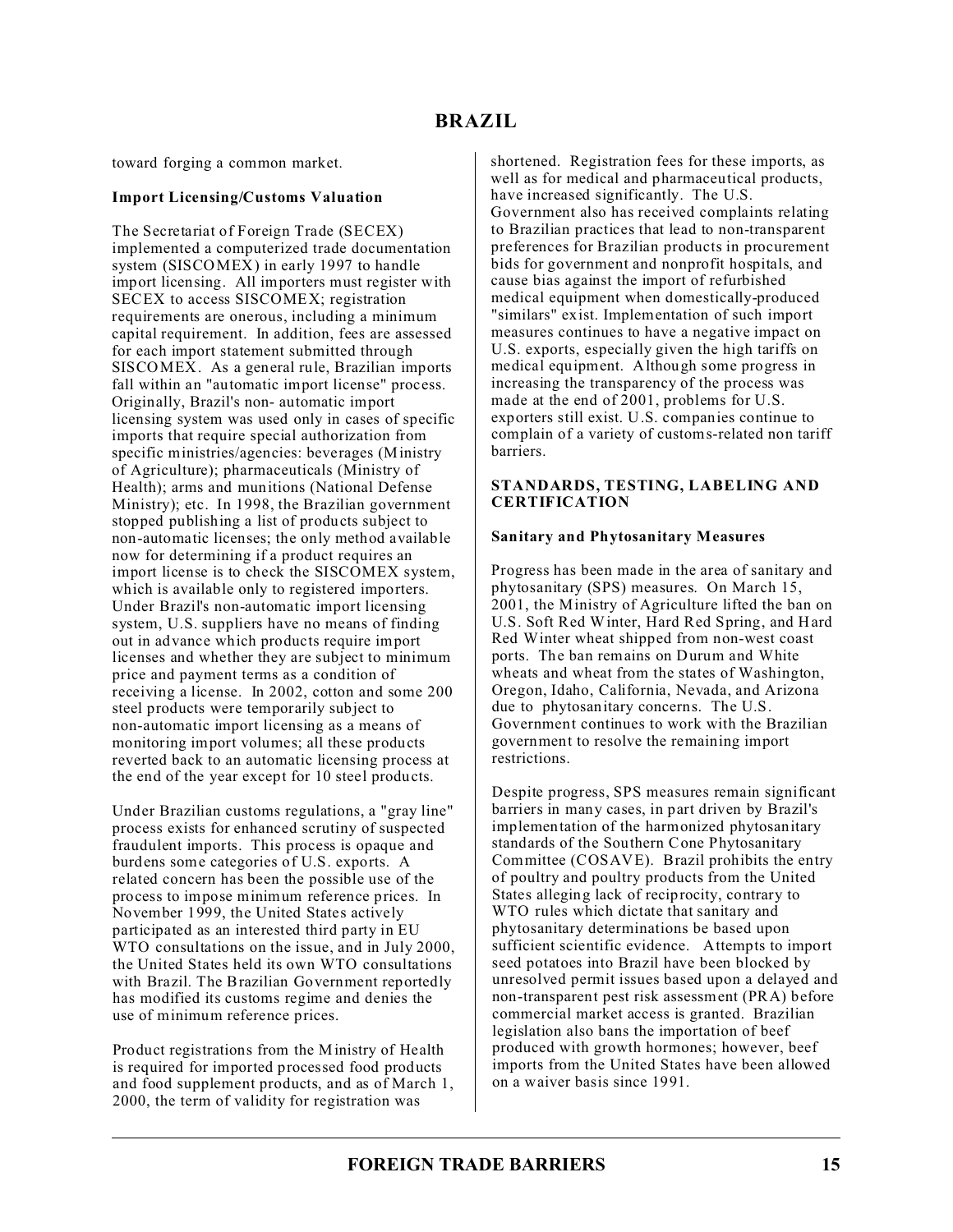# **Biotechnology**

The biotechnology debate in Brazil has escalated dramatically during the last three years. Brazil has an approval process for bio-genetically altered agricultural products which resulted in the approval of Roundup Ready soybeans for commercial planting in 1998. However, the Brazilian government subsequently suspended its approval in response to a court ruling, citing the need for environmental impact studies on the product. To date, the Brazilian Government has yet to re-approve Roundup Ready soybeans for use on the Brazilian market; the issue remains in the courts. On July 19, 2001, the Brazilian Government published Decree Number 3,871 which established a four percent tolerance limit in package food products containing genetically modified organisms. The Decree entered into force on January 1, 2002. The Brazilian Congress continues to debate more stringent regulations on the issue. However, illegal RoundUp Ready already plays an important role in the Brazilian market as it is estimated to represent 5 to 50 percent of Brazil's soybean production valued at \$166 million to \$189 million.

## **GOVERNMENT PROCUREMENT**

Brazil is not a signatory to the WTO Plurilateral Agreement on Government Procurement, and transparency in the procurement process could be improved. Remaining limitations on foreign capital participation in procurement bids can reportedly impair access for potential service providers in the energy and construction sectors. Brazilian federal, state and municipal governments, as well as related agencies and companies, in general follow a "buy national" policy. Although Law 8666 of 1993, which covers most government procurement other than informatics and telecommunications, requires nondiscriminatory treatment for all bidders regardless of the nationality or origin of product or service, the law's implementing regulations allow consideration of non-price factors giving preferences to certain goods produced in Brazil and stipulating local content requirements for eligibility for fiscal benefits. Decree 1070 of March 1994, which regulates the procurement of informatics and telecommunications goods and services, requires federal agencies and parastatal entities to give preference to locally produced computer products based on a complicated and nontransparent price/technology matrix. However, Brazil permits foreign companies to compete in

any procurement-related multilateral development bank loans and opens selected procurements to international tenders.

## **EXPORT SUBSIDIES**

The Government of Brazil offers a variety of tax, tariff, and financing incentives to encourage production for export and the use of Brazilian inputs in exported products. An export credit program known as PROEX was established in 1991. PROEX is intended to equalize domestic and international interest rates for export financing and to directly finance production of tradable goods. Exporters enjoy exemption from withholding tax for remittances overseas for loan payments and marketing, as well as from the financial operations tax for deposit receipts on export products. Several PROEX programs have been found to be countervailable under U.S. law in the context of specific countervailing duty cases. In 1999, a WTO panel found PROEX interest equalization payments used to finance the sale of regional aircraft manufactured in Brazil to be a prohibited export subsidy. The WTO Appellate Body upheld this finding. The Government of Brazil states that it has modified PROEX so as to bring it into conformity with WTO subsidy rules. Canada challenged this position in the WTO, but a subsequent agreement was reached. Changes to PROEX were announced most recently in 1999, expanding the program. In 2002, roughly \$788 million was budgeted for PROEX, with \$417 million slated for equalization and \$371 million for direct financing. Actually spending for 2002 is expected to be close to the amount budgeted.

## **INTELLECTUAL PROPERTY RIGHTS (IPR) PROTECTION**

## **Patents and Trademarks**

Brazil's industrial property law, covering patents and trademarks, took effect in May 1997. The law improved most aspects of Brazil's industrial property regime, providing patent protection for pharmaceutical products and processes, agrochemical products and other inventions. However, concerns continue about a provision that prohibits importation as a means of satisfying the requirement that the patent be "worked" in that country. This issue was the subject of a Dispute Settlement proceeding at the WTO, which was terminated without prejudice in June 2001. The dispute was terminated based on Brazil's commitment to hold talks with the U.S. should it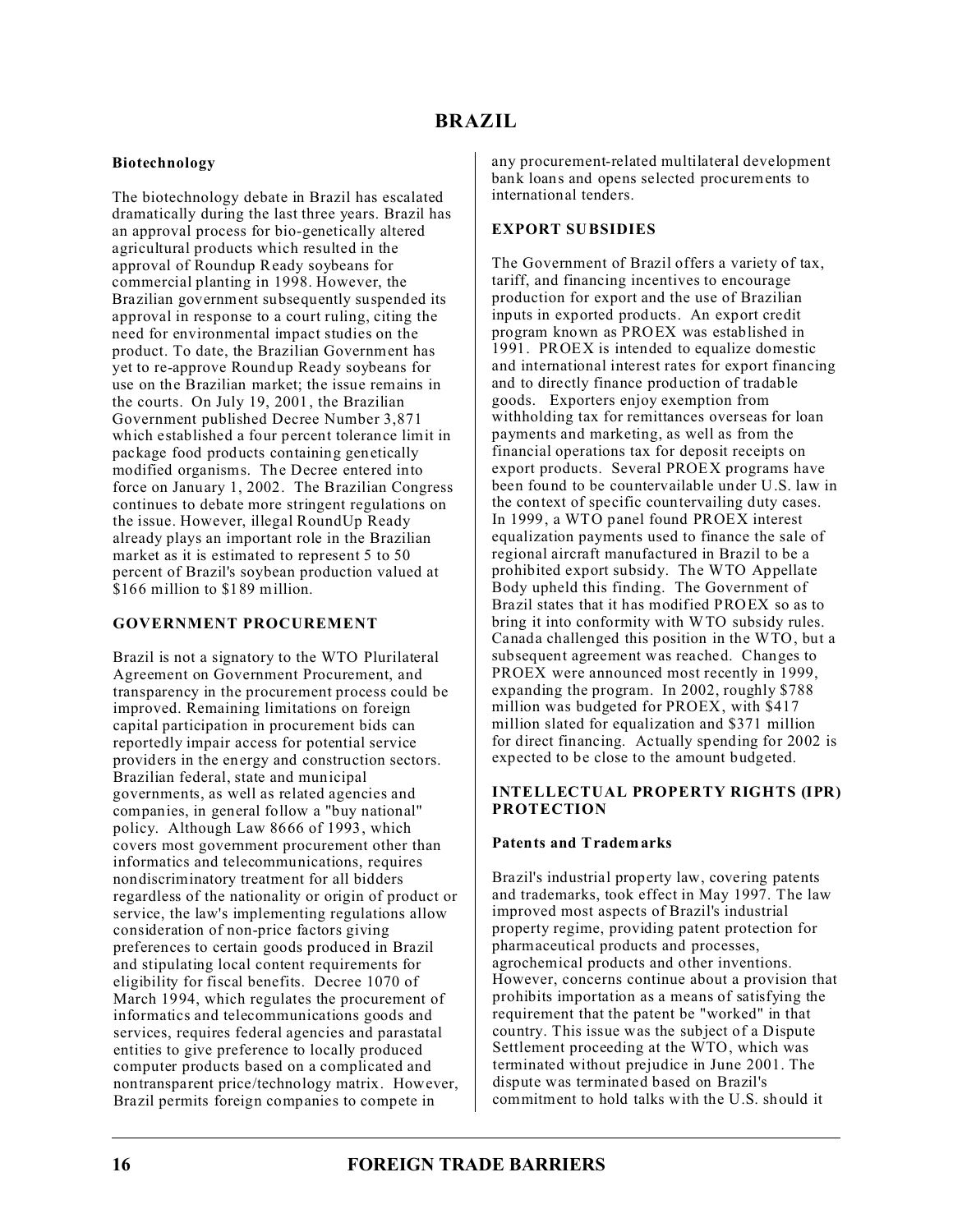# **BRAZIL**

deem necessary in the future to grant a compulsory license for failure to work.

On December 14, 1999, the Brazilian Government issued a Provisional Measure that became Law 10,196 in 2001, which includes some problematic provisions, including a requirement that Health Ministry approval be obtained prior to the issuance of a pharmaceutical patent. This would appear to conflict with Article 27 of the TRIPS Agreement, and U.S. officials have raised this concern with their Brazilian counterparts. "Pipeline" protection is provided for inventions not previously patentable in Brazil because of limitations on patentable subject matter, if these inventions were patented in another country and not marketed in Brazil. While Brazil's patent office, the National Institute for Industrial Property (INPI), is addressing its backlog of both pipeline and regular patent applications, the resources and support necessary to effectively and consistently manage the processing of patent applications still appear to be insufficient. Only two non-pipeline patents were issued in 2002 out of 18,000 regularly filed pending pharmaceutical applications. Simultaneously, unauthorized copies of pharmaceutical products have received sanitary registrations relying on undisclosed tests and other confidential data, in violation of TRIPS Article 39.3.

On December 17, 2002, the Brazilian Congress passed Law 10,603 on data confidentiality. The law covers pharmaceuticals for veterinary use, fertilizers, agrotoxins, their components and related products; the law does not cover pharmaceuticals for human use. The law provides data protection for only 10 years from the date of registration with the competent regulatory authority for products utilizing new chemical molecules or new biological organisms or until the first release of the information by the registration owner, with a minimum guaranteed period of protection for one year. For products not utilizing new molecule or organisms, the period of protection is five years or until the first release of information with a one-year minimum period of protection. Data demanded by the regulatory authority after registration will be protected for the duration of the protection period granted to the data used to gain the registration, or for one year after being presented, whichever is longer. If the product is not commercialized within two years of the date of registration, third parties may request use of the data for registration purposes. The regulatory authority may make compulsory use of

the data in cases of national emergency or in certain circumstances relating to unfair competition.

The 1997 industrial property law also added provisions for the protection of "well-known" trademarks, but contains a long list of categories of marks that are not registrable. U.S. industry has expressed concern with the continued high level of counterfeiting in Brazil. A bill (PL-1787) on the protection of layout designs of integrated circuits (required by TRIPS) was introduced in April 1996 and is still pending within the Brazilian Congress.

## **Copyrights**

A copyright bill that included amendments to bring Brazil into compliance with the Berne Convention and TRIPS was signed by President Cardoso in February 1998. A software law was signed by President Cardoso that same month, protecting computer programs as "literary works," increasing the term of protection to 50 years, and making software infringement a fiscal and an intellectual property crime. Copyright enforcement in Brazil continues to be uneven, and losses from piracy remain significant. As a result of this concern, on January 10, 2001, the U.S. Government accepted a petition, submitted by the International Intellectual Property Alliance, to review the GSP status of Brazil. Given the GSP reauthorization on August 6, 2002, this petition will be reviewed as part of the 2002 Annual Generalized System of Preferences Product and Country Eligibility Review. The U.S. industry reports that in 2002 its trade losses from copyright piracy in Brazil were over \$771 million, the largest amount of losses due to copyright piracy in the hemisphere.

Problems have been particularly acute with respect to sound recordings and videocassettes, and virtually all audio cassettes sold are pirated copies. Brazil accounts for over half of the sales market for sound recordings in Latin America and is one of the world's largest markets for videos. Vigorous industry anti-piracy campaigns have had a positive impact and general awareness among the populace has increased significantly. Efforts in 2002 resulted in many prosecutions, but the number of convictions for intellectual property rights violations remains too low to act as a deterrent. While anti- piracy actions in 2002 resulted in several large seizures of pirated CDs, the sound recording industry estimates that the piracy rate for CDs in 2002 was 55 percent. Even with piracy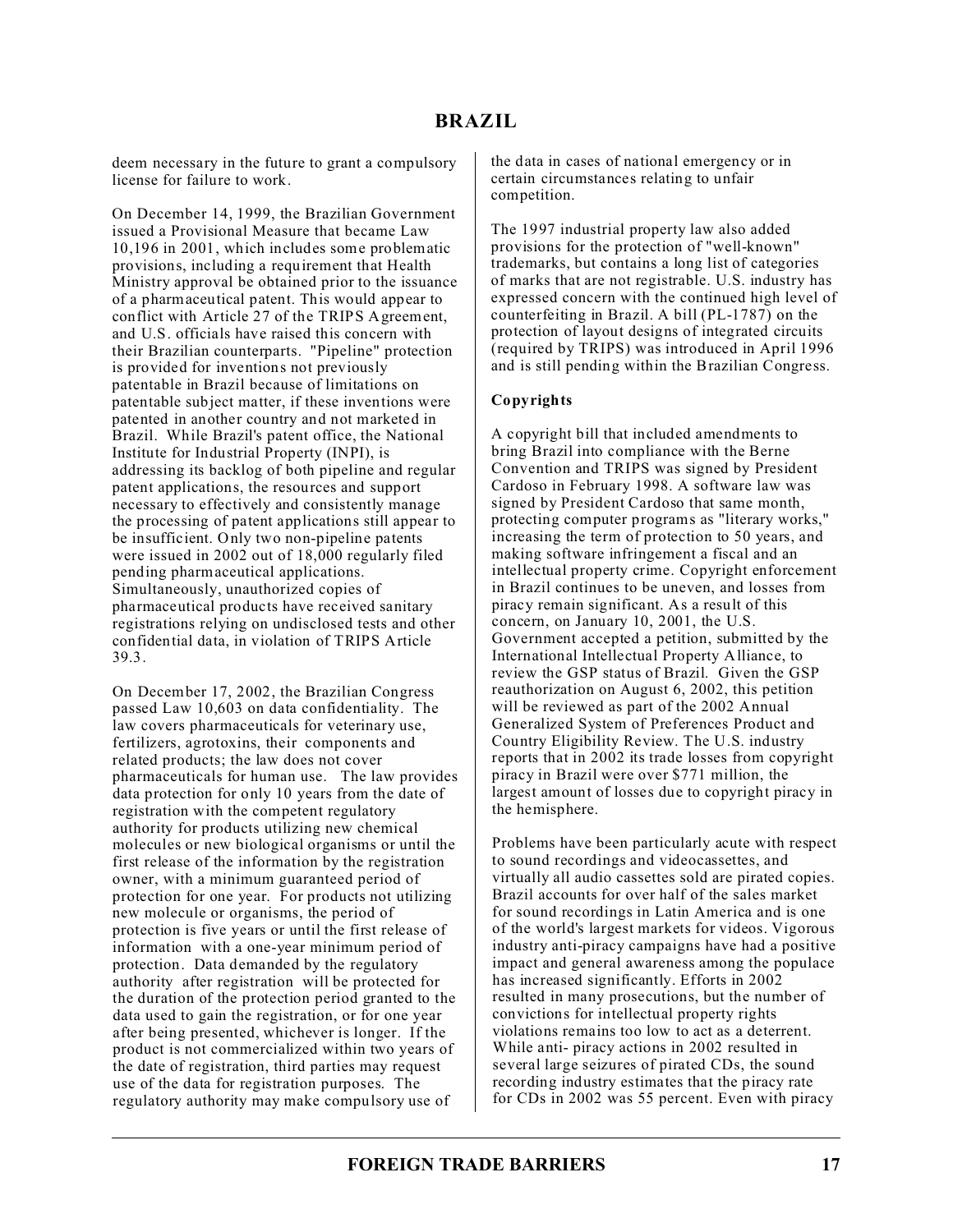raids, deterrence efforts have been frustrated due to the lack of prosecution and sentencing by the Brazilian courts. The Brazilian Congress is examining a bill submitted by the Executive Branch to review the criminal sanctions on copyright infringement and provide a better legal framework in this area. Much pirated material continues to enter Brazil from across the border in Paraguay.

The Federal Government of Brazil to date has not given police adequate tools or training to effectively enforce the law. Further, fines provided for in the penal code are too insignificant to create a true deterrent; and the court and judicial process is often unresponsive and slow. The generally inefficient nature of Brazil's courts and judicial system has complicated the enforcement of intellectual property rights. The Brazilian Government is working to streamline the judicial process. In early 2001, the Government created an interagency IPR committee, coordinated by the Ministry of Justice, to improve anti-piracy enforcement. This committee received no governmental resources and registered no material progress in 2001. In March 2002, a new chair was named to the committee; by year-end, the committee had established an office within the Ministry of Justice and hired a four-person staff. National elections in fall 2002 complicated local, state and federal level coordination although committee staff have begun efforts to coordinate police actions, provide training to police officers, and consult with the national congress regarding IPR legislation Brazil has not yet ratified the WIPO Treaties on Copyright and Performances and Phonograms.

## **SERVICES BARRIERS**

### **Telecommunications**

Privatization within the telecommunications sector, which is based on the General Telecommunications Law of 1997, has presented regulatory challenges. In the fixed-line sector, interconnection charges and other incumbency advantages have provided strong barriers for entry, and the companies created during a transitional duopoly stage have not fared well. There was also heavy involvement on the judicial side during 2002, as some incumbent companies used court injunctions to forestall competition.

Brazil has not yet implemented its original WTO basic telecommunications commitments. In 2001, Brazil withdrew its schedule of commitments in view of concerns raised by certain WTO members that it maintained the right of the Brazilian President to revoke concessions in the case of national emergency, in contravention of the WTO Basic Telecommunications Agreement. This presidential right is contained in Brazil's 1997 General Law on Telecommunications and is inscribed in Brazil's constitution. Brazil has not sought the constitutional change required to allow a revision of its schedule. Nonetheless, the current regulatory environment generally reflects commitments made by Brazil under the WTO Basic Telecommunications Agreement.

## **Maritime**

The Government of Brazil considers the bilateral Maritime Agreement signed in October 1999 to be expired. Bilateral consultations should result in a new agreement in 2003, and in the interim the regulatory agencies of Brazil and the United States have agreed to maintain the provisions contained in the 1999 agreement on a reciprocal basis. Key provisions of this agreement commit the parties to afford fair and nondiscriminatory access for national-flag carriers and third-flag carriers to competition on commercial cargo and provides equal and nondiscriminatory access to government cargos. A 25 percent merchant marine tax on freight puts U.S. agricultural products at a competitive disadvantage to MERCOSUR products.

### **Audio Visual Services**

Foreign ownership of cable companies is limited to 49 percent. The foreign owner must have a headquarters in Brazil and have had a presence in the country for the prior 10 years. Foreign cable and satellite television operators are subject to an 11 percent remittance tax; however the tax can be avoided if the programmer invests 3 percent of its remittances in co-production of Brazilian audiovisual services. National cable and satellite operators are subject to a fixed title levy on foreign content and foreign advertising released on their channels.

Provisional Measure 2,228-1/01 and later Law 10,454 aim to promote the national film industry through creation of the National Film Agency (ACINE) and through various regulatory measures. Under Law 10,454, published on May 14, 2002, a fixed title levy is imposed on the release of foreign films in theaters, foreign home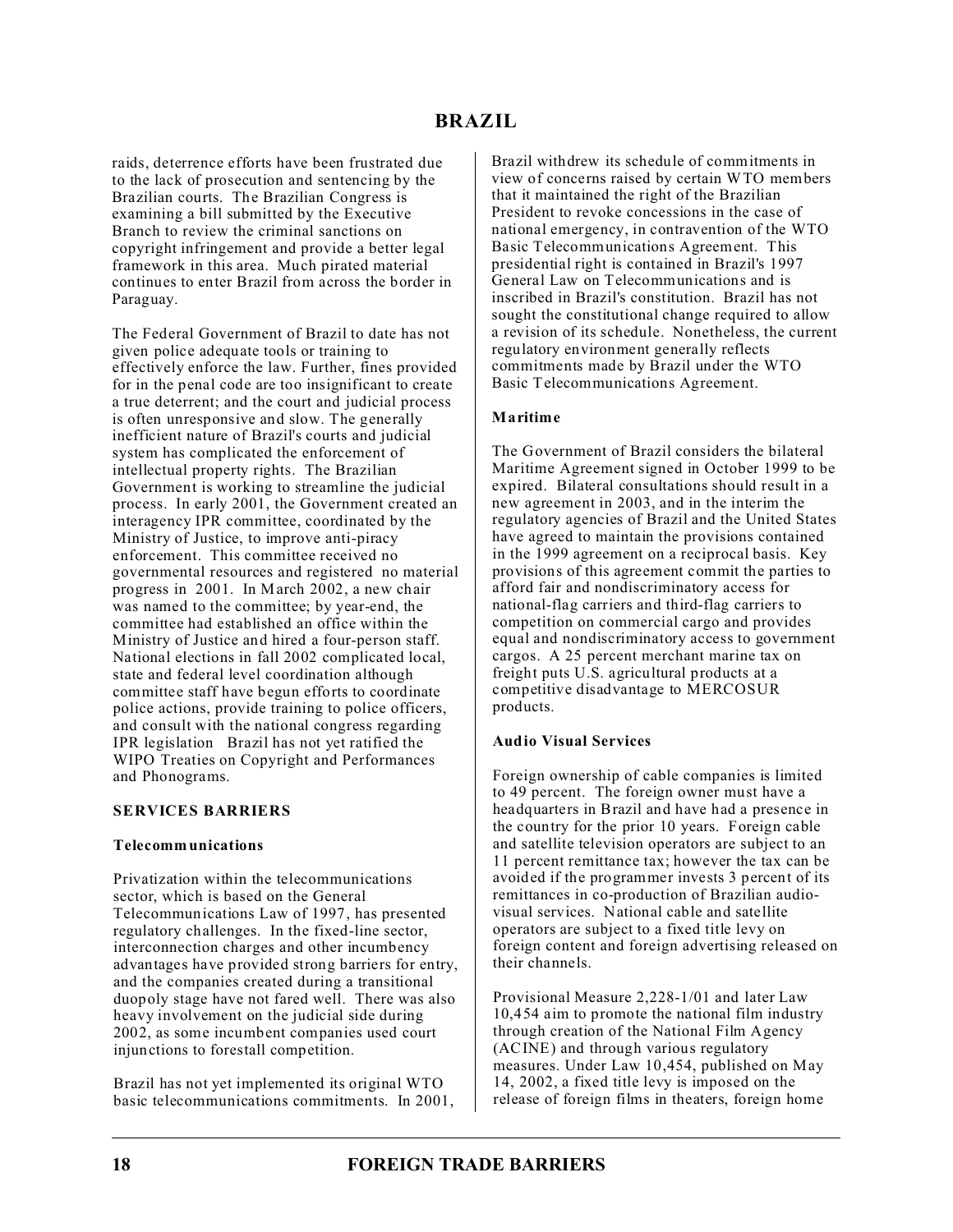entertainment products, and foreign programming for broadcast television. Remittances to foreign producers of audiovisual works are subject to a 25 percent tax on remittances. Brazilian distributors of foreign films are subject to a levy equal to an 11 percent tax of their withholding taxes. This tax, called the CODECINE (Contribution to the Development of a National Film Industry), is waived for the Brazilian distributor if the producer of the foreign audiovisual work agrees to invest 70 percent of the tax on their remittances in co-productions with Brazilian film companies. Brazil also requires that 100 percent of all films and television shows be printed locally. Importation of color prints for the theatrical and television markets is prohibited. A theatrical screen quota for local films is maintained at 28 days per calendar year. Quotas on domestic titles for home video distributors, while not currently enforced, present another potential burden on commerce.

Foreign firms had been prohibited from owning capital in the "open" (non-cable) television sector. However, in October 2002, President Cardoso issued Provisional Measure 70, which was subsequently approved by the Congress, which permits up to 30 percent foreign ownership in Brazilian media. This law covers print as well as the open television sector. Open television companies also have a regulation requiring that 80 percent of their programming content be domestic in origin. All broadcast media material that enters the country must pass through the Ministry of Justice, which retains rights to censure and edit content.

## **Express Delivery Services**

A proposed postal bill (PL 1491/99) would reorganize the National Postal System, create a regulatory agency for postal services, and create a new Postal Company of Brazil owned and operated by the federal government which would significantly inhibit market access by U.S. firms. Although the bill would end the government monopoly over postal services after a ten-year period, it would also create a monopoly on the delivery of certain types of correspondence and parcels that are not now subject to regulation, such as express delivery packages.

### **Insurance**

Brazil is potentially South America's largest insurance market, and premiums have grown rapidly in recent years. In 1996, Brazil eliminated the distinction between foreign and domestic capital in this sector, and many major U.S. firms have since entered the market, mainly via joint ventures with established companies. The Brazil Reinsurance Institute (IRB) is a state monopoly. While a 1996 constitutional reform ostensibly eliminated this monopoly requirement, private reinsurers have been precluded from operating in Brazil pending the IRB's privatization, which has been delayed indefinitely by a court decision If Brazilian shipping companies wish to obtain foreign hull insurance, they must submit information to IRB demonstrating that the foreign insurance policy is less expensive than that offered by Brazilian insurers. Brazilian importers must obtain cargo insurance from insurance firms resident in Brazil, although the firms may be foreign-owned.

### **Banking and Other Financial Services**

Brazil has not ratified the WTO Financial Services Agreement, formally known as the Fifth Protocol to the GATS, which is necessary to bring Brazil's commitments under the Agreement into force. The Financial Services Agreement is currently being discussed in the Brazilian Congress. U.S. service exports to Brazil are impeded by restrictive investment laws, lack of transparency in administrative procedures, legal and administrative restrictions on remittances and sometimes arbitrary application of regulations. Service trade opportunities in some sectors have been affected by limitations on foreign capital participation.

In negotiating the 1997 WTO Financial Services Agreement, Brazil made commitments in almost all service sub-sectors for non-insurance financial services, including banking and securities services.

 Brazil's constitution precludes the expansion of foreign-owned banks until new financial sector legislation is issued. For practical reasons, new legislation has not been issued, but the President of Brazil has the authority to authorize new foreign participants on a case-by-case basis. In practice, Brazil has approved most plans by foreign service suppliers to enter the market or expand existing operations. As of September 2002, foreign-owned or controlled banks accounted for 24 percent of total bank assets, and over 18 U.S. financial service suppliers had established significant operations in Brazil.

During 2002, a U.S. company involved in credit